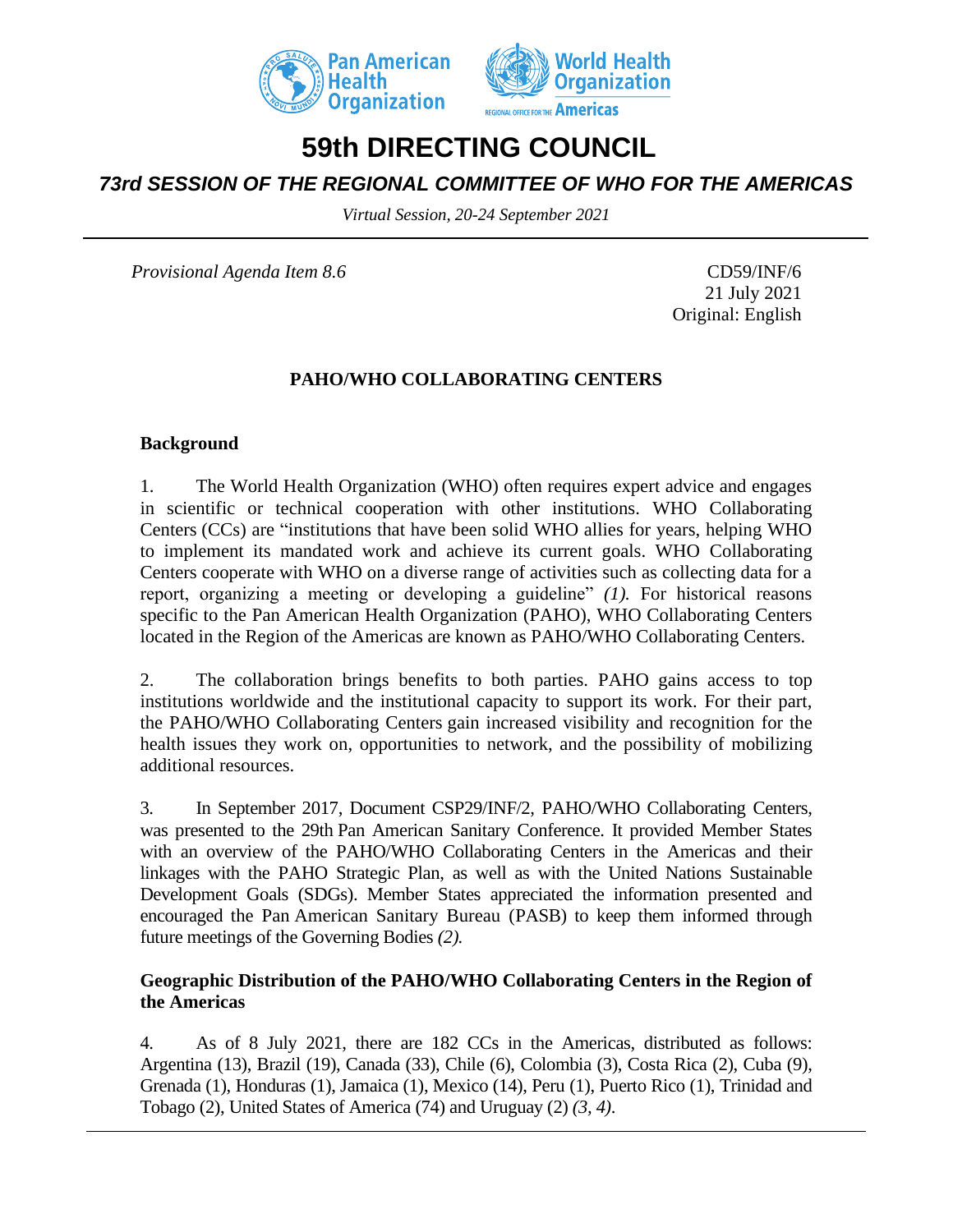### **Alignment of CC Workplans with WHO and PAHO Guiding Documents and the Sustainable Development Goals**

5. Since 2017, PASB has explicitly linked each Collaborating Center workplan to components of the WHO Thirteenth General Programme of Work 2019-2023 and the PAHO Strategic Plans 2014-2019 and 2020-2025 to ensure that the Collaborating Center workplans are aligned with these guiding documents *(5)*. PASB has also aligned each CC workplan with goals of the Sustainable Health Agenda for the Americas 2018-2030 *(6)*. These linkages and further details can be consulted on the PAHO/WHO Collaborating Centers website. $<sup>1</sup>$ </sup>

6. The Collaborating Center workplans are also aligned with specific targets of SDGs 3, 16, and 17 *(7)*. It is important to recognize the Collaborating Center mechanism as a contribution to the achievement of the SDGs, particularly Goal 17, target 6: "Enhance North-South, South-South and triangular regional and international cooperation on and access to science, technology and innovation and enhance knowledge sharing on mutually agreed terms, including through improved coordination among existing mechanisms, in particular at the United Nations level, and through a global technology facilitation mechanism." 2

7. To ensure alignment, PAHO convened all 183<sup>3</sup> CCs located in the Region of the Americas on 19-20 April 2021 for a regional webinar with the overall goal of recognizing the importance of Collaborating Centers in achieving the SDGs and showcasing the value of international cooperation during challenging times, as experienced with the COVID-19 pandemic. Entitled "Engaging Our Partners to Achieve the SDGs Together," the webinar brought together over 300 participants from 30 countries and included the participation of PASB's Executive Management, department directors, PAHO/WHO representatives, and key staff. It served as a starting point for the Organization to re-engage with Collaborating Centers and provided the foundation for the development of a strategic framework and roadmap that will help to improve technical cooperation provided by PAHO—with the support of the Collaborating Centers—in order to advance the achievement of the SDGs. The final report of the webinar will be launched in the second semester of 2021.<sup>4</sup>

More information available at: [www.paho.org/en/pahowho-collaborating-centres/spotlight-pahowho-collaborating-centres.](http://www.paho.org/en/pahowho-collaborating-centres/spotlight-pahowho-collaborating-centres)

<sup>&</sup>lt;sup>2</sup> Information on SDG 17, target 6, available at: [https://sdgs.un.org/goals/goal17#targets\\_and\\_indicators.](https://sdgs.un.org/goals/goal17#targets_and_indicators)

<sup>&</sup>lt;sup>3</sup> At the time the webinar took place (April 2021), there were 183 active CCs. As of 8 July 2021, there are 182 active Collaborating Centers.

<sup>4</sup> More information available at: [https://www.paho.org/en/pahowho-collaborating-centres/pahowho-collaborating-centres-regional](https://www.paho.org/en/pahowho-collaborating-centres/pahowho-collaborating-centres-regional-webinar)[webinar.](https://www.paho.org/en/pahowho-collaborating-centres/pahowho-collaborating-centres-regional-webinar)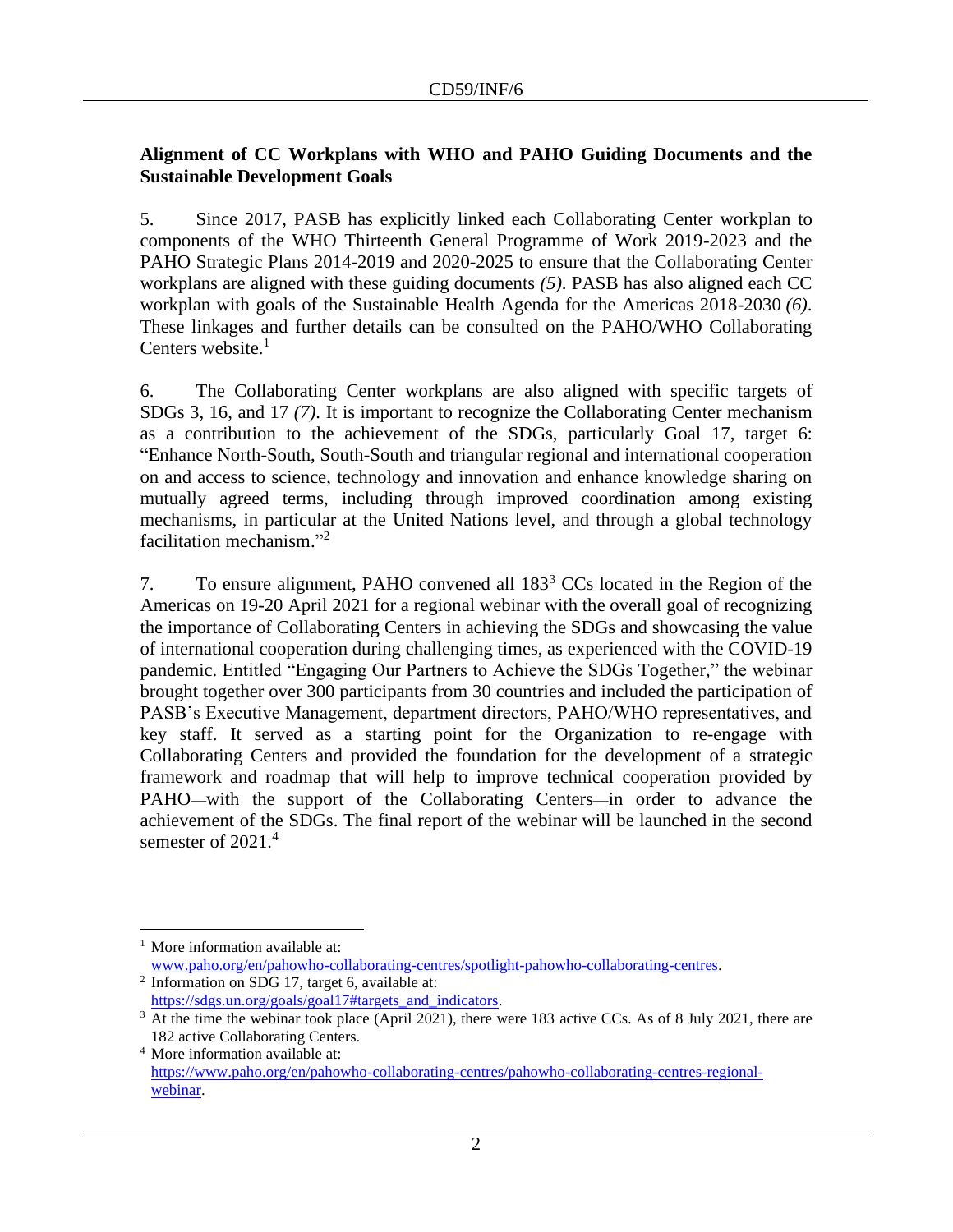### **Tools, Processes, and Guidelines for Development of Collaborating Center Workplans**

8. The alignment of Collaborating Center workplans with the Organization's goals and mandates, expressed through its various guiding instruments, is essential to ensure that deliverables received from the Collaborating Centers are strategic and provide tangible evidence that these partnerships are beneficial to the public health goals of the Region. Toward this end, PASB provides innovative tools, processes, and guidelines to support its technical areas and the Collaborating Centers in the development of workplans that are clear, concise, and plainly demonstrate the linkage of each activity to the Organization's mandates.

9. These tools and processes include templates, email listservs, a strategic decision-making instrument, and ongoing training for both Collaborating Centers and PASB staff. The adoption of the Framework of Engagement with Non-State Actors (FENSA) by WHO in 2016 *(8)* brought about further scrutiny, not only to protect both WHO and PAHO from potential risks but to help ensure that workplans are directly aligned with their goals and mandates *(9)*. A description of the processes and guidelines can be found in Annex A.

# **Visibility of Specific and Tangible Results**

10. As mentioned above, PASB presented information documents on Collaborating Centers during the Governing Bodies meetings held in 2017, providing a general overview of this partnership mechanism and its scope and purpose. Member States encouraged PASB to show specific and tangible results of this type of partnership.

11. Accordingly, in 2019 PASB launched an initiative, Identifying the Most Important Deliverables: A Study of PAHO/WHO Collaborating Centers. The study sought to bring more visibility to the work of the Collaborating Centers and to demonstrate how this collaboration is contributing to the achievement of both WHO and PAHO's plans and programs, and ultimately to their priorities and mandates.

12. During this initiative, surveys and interviews were conducted with 68 PASB staff who coordinate the work with one or more Collaborating Centers. The survey covered all 187 Collaborating Centers then operating, for a 100% response rate. The results showed that 77% of the Collaborating Centers provided training, education, and capacity-building activities; 56% provided technical advice; 55% generated and published technical reports, articles, and book chapters; 48% collected, organized, and disseminated information through web-based products; 34% conducted research projects; 13% provided reference substances, standardization of terminology and nomenclature, and other laboratory activities; and 5% responded to outbreaks and emergencies *(10)*. Using the results of the initiative, PASB developed 56 web notes and 13 video interviews that can be found on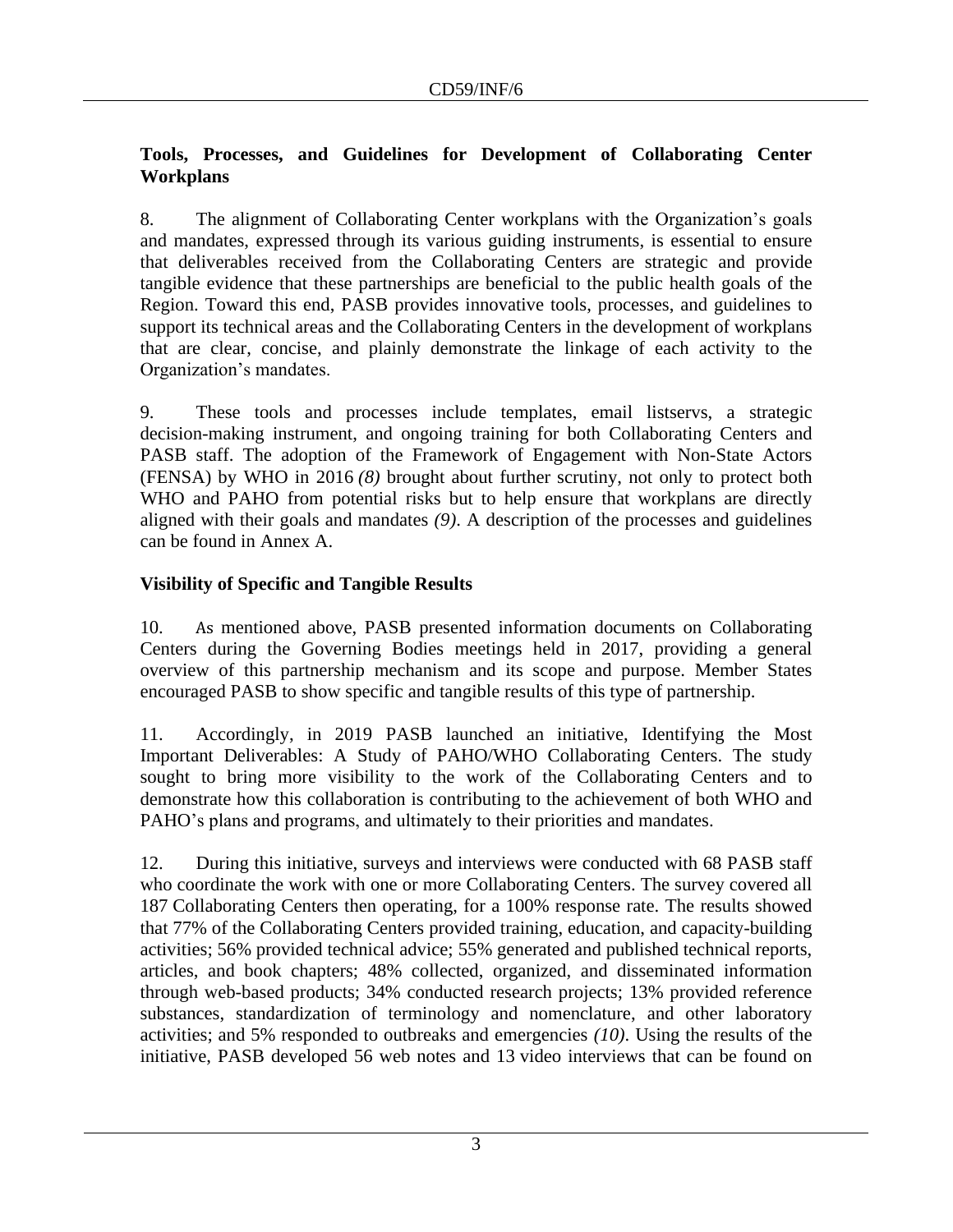the PAHO/WHO Collaborating Centers website under "Spotlight on PAHO/WHO Collaborating Centers." <sup>5</sup> Given the success of the initial video interviews, PASB has created eight additional videos and a YouTube playlist<sup>6</sup> to showcase the work of the Collaborating Centers.

13. In addition, detailed summaries of the interviews conducted with PASB staff were made available for internal use as a baseline to help technical departments make future decisions about Collaborating Centers (e.g., a decision on whether to redesignate a CC). This initiative also highlighted best practices and challenges faced by PASB staff and gave the Organization an opportunity to compile recommended actions for the future.

14. The final report of this assessment *(10)* provides additional details about its methodology and findings. Building on this momentum, PASB launched in 2020 a PAHO/WHO Collaborating Centers newsletter designed to bring more attention to the specific activities that Collaborating Centers are conducting. The newsletter is intended for PASB personnel, as well as external audiences, to heighten understanding of how Collaborating Centers are contributing to the Organization's work. Three issues of the newsletter have been disseminated to date.<sup>7</sup>

### **COVID-19 Response and the Support from Collaborating Centers**

15. In the Organization's response to the COVID-19 pandemic, Collaborating Centers have proven to be an asset, supporting PASB through a variety of activities. Although none of the Collaborating Center workplans developed prior to 2020 included COVID-19 support, at least 15 Collaborating Centers quickly reoriented their efforts. They created and published training modules, guidelines for use of personal protection equipment (PPE) and for care of the elderly, and a variety of factsheets, podcasts, articles, studies, reference materials, databases, and webinars relevant to COVID-19. They also developed diagnostic tools and protocols. A brief list of some of these can be found in Annex B.

16. Given the expertise already identified in the Collaborating Centers, the working relationships that PASB had established, and ability of these agile institutions to change course quickly, the Organization was able to receive invaluable support for its efforts to tackle the many new and unknown challenges of the COVID-19 pandemic. Most importantly, these resources and knowledge were made available to the Region as a whole and, in many cases, beyond the Region to achieve global impact. New Collaborating Center workplans are currently being drafted to include activities related to COVID-19 from different technical perspectives.

<sup>5</sup> More information available at:

[www.paho.org/en/pahowho-collaborating-centres/spotlight-pahowho-collaborating-centres.](http://www.paho.org/en/pahowho-collaborating-centres/spotlight-pahowho-collaborating-centres)

<sup>&</sup>lt;sup>6</sup> More information available at: [https://www.youtube.com/playlist?list=PL6hS8Moik7ktpqtOAlV2aOGUfY5Rw1MHf.](https://www.youtube.com/playlist?list=PL6hS8Moik7ktpqtOAlV2aOGUfY5Rw1MHf)

<sup>&</sup>lt;sup>7</sup> More information at:<https://www.paho.org/en/pahowho-collaborating-centres> (News section).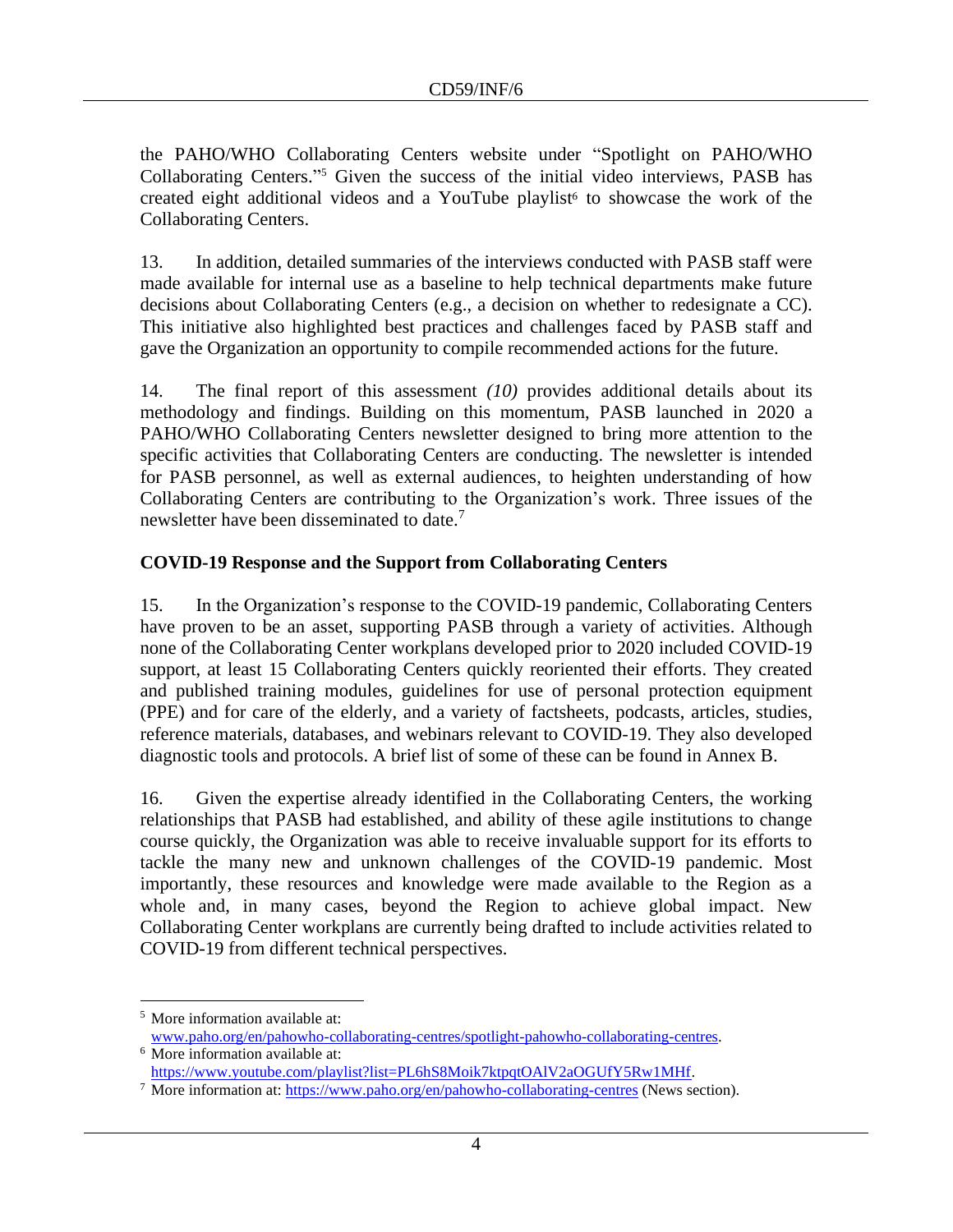#### **Lessons Learned and Future Outlook**

17. Over the past four years, PASB has continued to strengthen its relationships with Collaborating Centers throughout the Region. PASB has supported Collaborating Centers in developing a clear understanding of what it means to be designated as a Collaborating Center. It has recognized the commitment of these institutions and raised the visibility of their deliverables and their contributions to the Organization's mandates and mission.

### **Actions Needed to Improve the Situation**

18. PASB strives to ensure that there is effective collaboration between WHO, Collaborating Centers, and PASB. This is evidenced by the fact that all CCs are coordinated by a responsible officer and a technical counterpart from the Organization, based either at WHO Headquarters or at the WHO Regional Office, depending on who has the primary working relationship with the Collaborating Center. Together, these officers lead the development and implementation of the workplans. PASB has been and will continue further strengthening these roles through training, direct communications, and guidance provided to staff on a case-by-case basis.

### **Action by the Directing Council**

19. The Directing Council is invited to take note of this report and provide any comments it deems pertinent.

Annexes

# **References**

- 1. World Health Organization. Guide for WHO collaborating centers [Internet]. Geneva: WHO; 2018 [cited 2021 Mar 9]. Available from: [www.who.int/collaboratingcentres/Guide\\_for\\_WHO\\_collaborating\\_centres\\_2018FIN](http://www.who.int/collaboratingcentres/Guide_for_WHO_collaborating_centres_2018FINAL.pdf) [AL.pdf.](http://www.who.int/collaboratingcentres/Guide_for_WHO_collaborating_centres_2018FINAL.pdf)
- 2. Pan American Health Organization. PAHO/WHO Collaborating Centers [Internet]. 29th Pan American Sanitary Conference, 69th Session of the Regional Committee of WHO for the Americas; 2017 Sep 25-29; Washington, DC. Washington, DC: PAHO; 2017 (Document CSP29/INF/2) [cited 2021 Mar 9]. Available from: [https://iris.paho.org/handle/10665.2/34402.](https://iris.paho.org/handle/10665.2/34402)
- 3. World Health Organization. WHO Collaborating Centers Global database [Internet] [cited 2021 Mar 9]. Available from: [https://apps.who.int/whocc/Default.aspx.](https://apps.who.int/whocc/Default.aspx)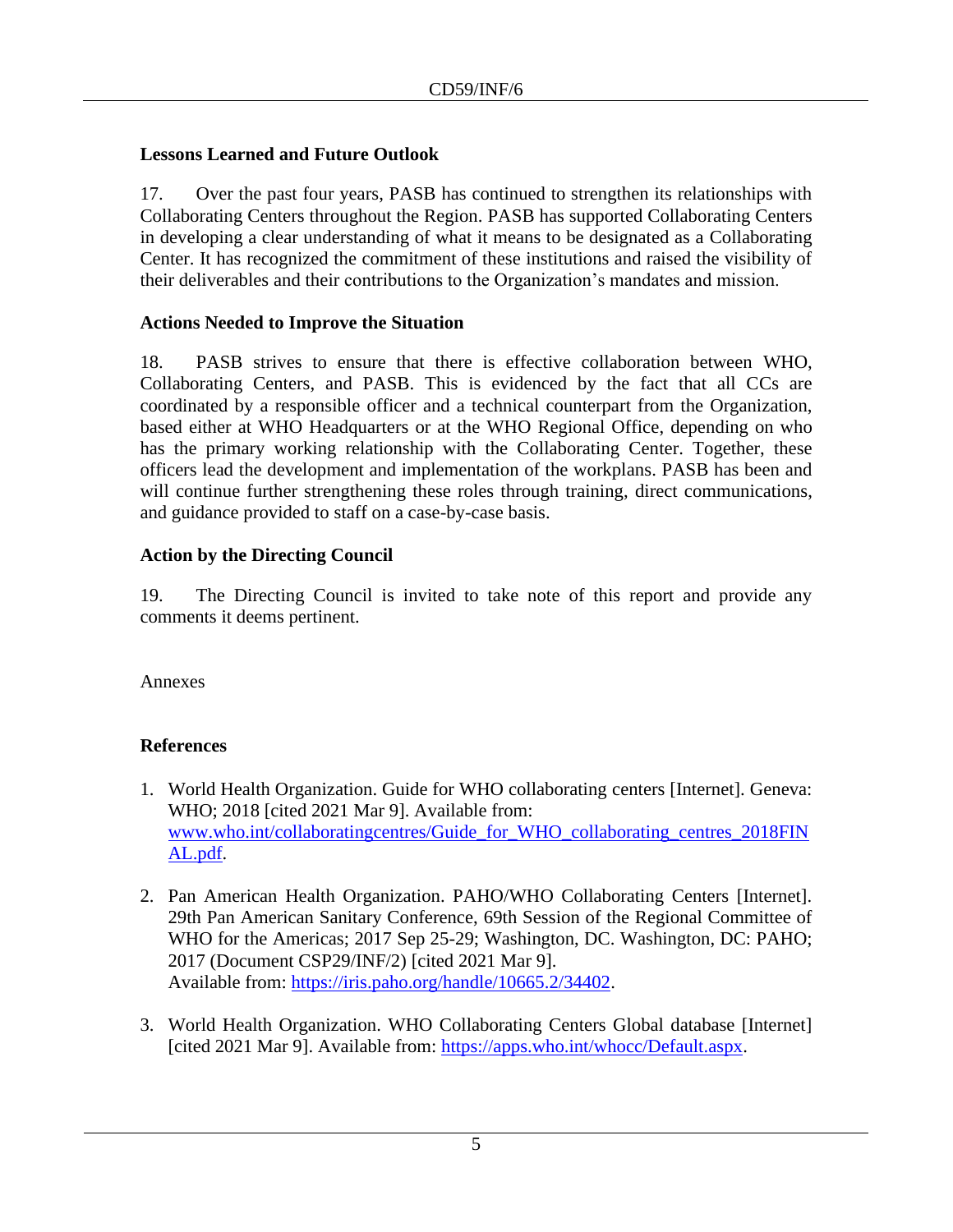- 4. Pan American Health Organization. Status Report PAHO/WHO Collaborating Centers, March 2021. Washington, DC: PAHO; 2020 [cited 2021 Mar 9]. Available from: [https://iris.paho.org/handle/10665.2/34049.](https://iris.paho.org/handle/10665.2/34049)
- 5. Pan American Health Organization. Strategic Plan of the Pan American Health Organization 2020-2025 [Internet]. 57th Directing Council of PAHO, 71st Session of the Regional Committee of WHO for the Americas; 2019 Sep 30-Oct 4; Washington, DC. Washington, DC: PAHO; 2020 (Official Document 359) [cited 2021 Mar 9]. Available from: [https://iris.paho.org/handle/10665.2/52473.](https://iris.paho.org/handle/10665.2/52473)
- 6. Pan American Health Organization. The Sustainable Health Agenda for the Americas 2018-2030: A call to action for health and well-being in the region [Internet]. 29th Pan American Sanitary Conference, 69th Session of the Regional Committee of WHO for the Americas; 2017 Sep 25-29; Washington, DC. Washington, DC: PAHO; 2017 (Document CSP29/6, Rev. 3) [cited 2021 Mar 9]. Available from: [https://iris.paho.org/handle/10665.2/49170.](https://iris.paho.org/handle/10665.2/49170)
- 7. United Nations. Transforming our world: the 2030 Agenda for Sustainable Development [Internet]. Seventieth Session of the General Assembly of the United Nations; 2015 Oct 21; New York. New York: UN; 2015 (Resolution A/RES/70/1) [cited 2021 Mar 9]. Available from: [www.un.org/ga/search/view\\_doc.asp?symbol=A/RES/70/1&Lang=E.](http://www.un.org/ga/search/view_doc.asp?symbol=A/RES/70/1&Lang=E)
- 8. World Health Organization. Framework of engagement with non-State actors [Internet]. 69th World Health Assembly, 2016 May 23-28. Geneva: WHO; 2016 (Resolution WHA69.10) [cited 2021 Mar 9]. Available from: [https://apps.who.int/iris/handle/10665/252790.](https://apps.who.int/iris/handle/10665/252790)
- 9. World Health Organization. Handbook for non-State actors on engagement with the World Health Organization [Internet]. Geneva: WHO; 2018 [cited 2021 Mar 9]. Available from: [www.who.int/about/collaborations/non-state-actors/Handbook-for-non-State-actors](http://www.who.int/about/collaborations/non-state-actors/Handbook-for-non-State-actors-on-engagement-with-WHO.pdf)[on-engagement-with-WHO.pdf.](http://www.who.int/about/collaborations/non-state-actors/Handbook-for-non-State-actors-on-engagement-with-WHO.pdf)
- 10. Pan American Health Organization. Identifying the most important deliverables: A study of PAHO/WHO Collaborating Centers: Final Report. Washington, DC: PAHO; 2020 [cited 2021 Mar 9]. Available from: [www.paho.org/en/documents/identifying-most-important-deliverables-study](http://www.paho.org/en/documents/identifying-most-important-deliverables-study-pahowho-collaborating-centres)[pahowho-collaborating-centres.](http://www.paho.org/en/documents/identifying-most-important-deliverables-study-pahowho-collaborating-centres)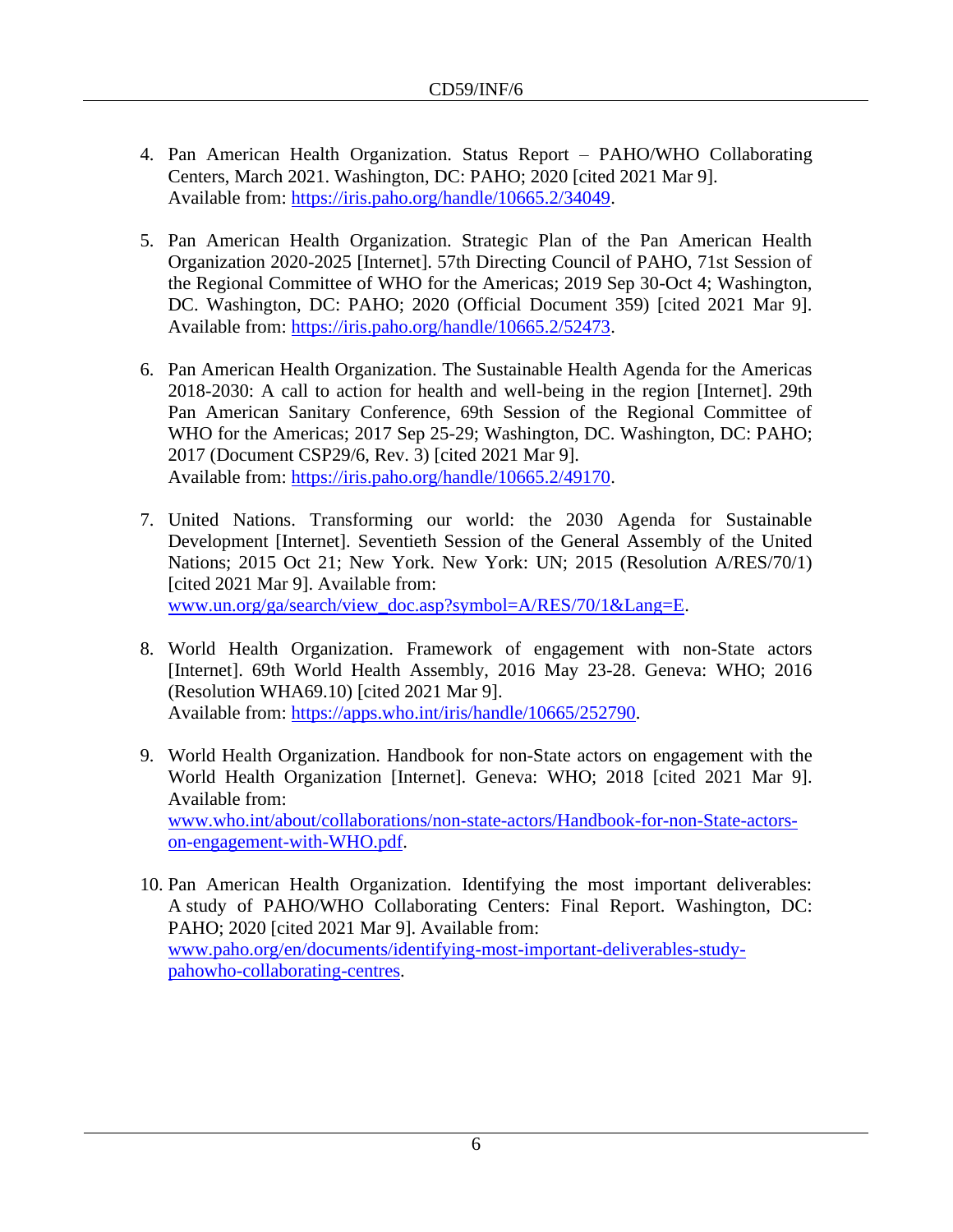# **Annex A**

# **Overview of innovative processes and guidelines developed by PASB for the Collaborating Centers**

| <b>Process/Guideline</b>                                                                                                                                                                                                           | <b>Purpose</b>                                                                                                                                                                                                                                  |
|------------------------------------------------------------------------------------------------------------------------------------------------------------------------------------------------------------------------------------|-------------------------------------------------------------------------------------------------------------------------------------------------------------------------------------------------------------------------------------------------|
| Workplan template and internal review<br>process applied to every Collaborating<br>Center                                                                                                                                          | To support staff and Collaborating Centers in<br>the development of each workplan, ensuring<br>adherence to WHO requirements and<br>alignment with PASB mandates.                                                                               |
| An email listserv with 300 subscribers,<br>"Directors of Collaborating Centers in the<br>Americas"<br>An email listsery with 70 subscribers for<br>PASB staff, "PAHO/WHO Collaborating<br>Centers Network for Information Sharing" | To keep Collaborating Center Directors and<br>PASB staff informed about changes in the<br>Organization's processes and guidelines<br>related to Collaborating Centers, and to<br>disseminate information quickly and<br>efficiently.            |
| <b>Collaborating Center Strategic Assessment</b><br>Instrument                                                                                                                                                                     | To ensure that managers are actively involved<br>in the decision-making process, are making<br>strategic decisions, and are verifying that<br>deliverables are aligned with the<br>Organization's mandates during the<br>redesignation process. |
| Training for PASB staff and Collaborating<br>Centers                                                                                                                                                                               | To ensure that both staff and Collaborating<br>Centers have a clear understanding of the<br>scope, vision, and expectations for this type<br>of partnership. PASB carries out<br>approximately 80 training sessions per year.                   |
| Self-guided training tutorials                                                                                                                                                                                                     | To deliver information and step-by-step<br>instructions directly to PASB staff about the<br>process used to designate and redesignate<br>Collaborating Centers.                                                                                 |
| Status reports of Collaborating Centers by<br>Member State and by Strategic Plan<br>outcome                                                                                                                                        | To inform PASB of the current status<br>of Collaborating Centers in the Americas.                                                                                                                                                               |
| Two dedicated websites for internal and<br>external audiences                                                                                                                                                                      | To provide information about Collaborating<br>Centers and their vision, purpose, and scope.                                                                                                                                                     |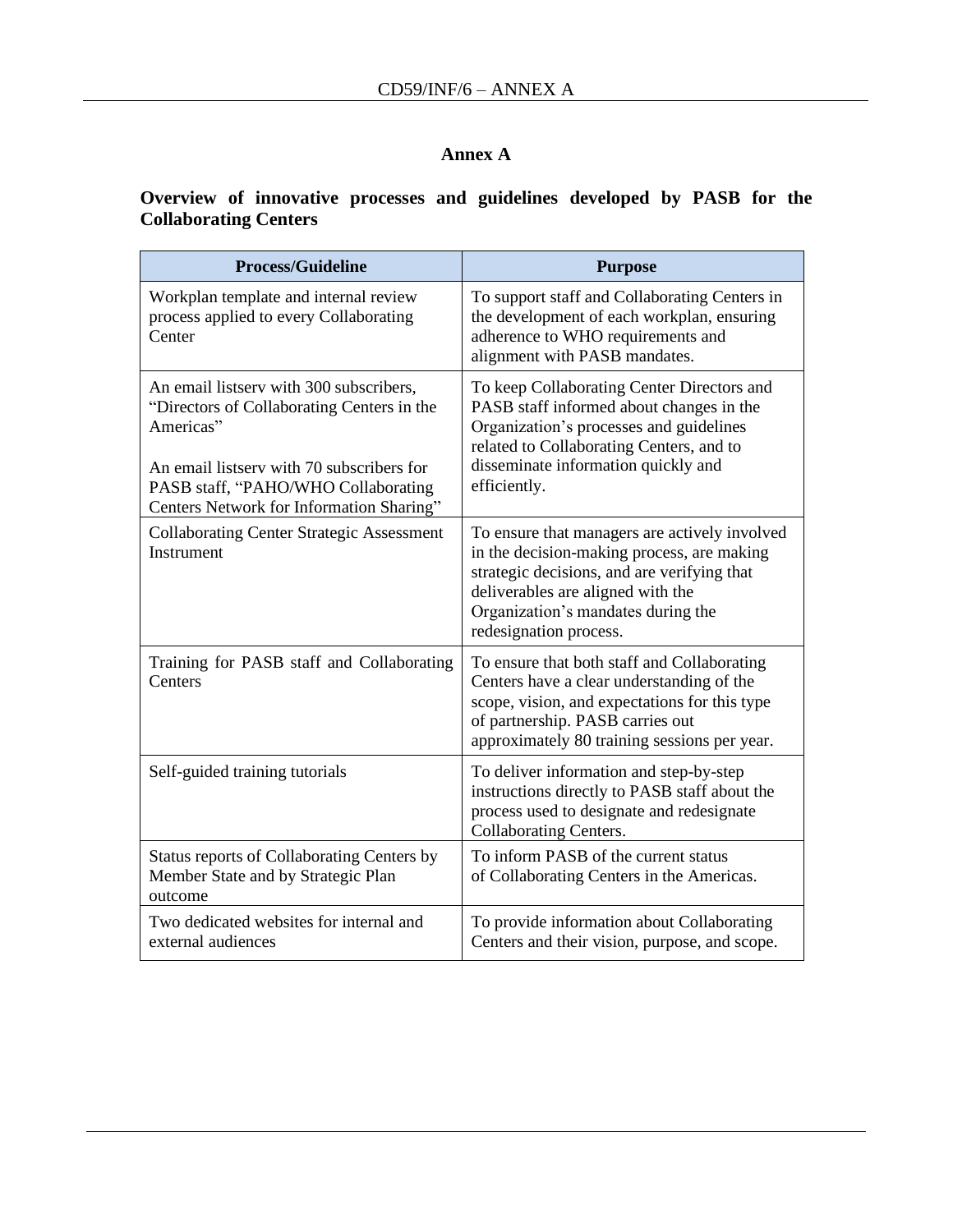#### **Annex B**

#### **Selected examples of how Collaborating Centers are supporting PASB in the COVID-19 response**

| <b>Deliverable</b>                                                                                                | <b>Impact</b>                                                                                                                                                                                                                                                                                                                                                                                                                                                                            |
|-------------------------------------------------------------------------------------------------------------------|------------------------------------------------------------------------------------------------------------------------------------------------------------------------------------------------------------------------------------------------------------------------------------------------------------------------------------------------------------------------------------------------------------------------------------------------------------------------------------------|
| Train-the-trainer school mental health<br>literacy program in Jamaica                                             | Provides educators with skills in early detection<br>and management of mental health issues for the<br>eventual return to classrooms. Encourages<br>health-seeking behavior to decrease stigma and<br>increase early intervention. Virtual program<br>gives ability to reach a large audience. <sup>1</sup>                                                                                                                                                                              |
| Articles and studies related to: $a$ ) alcohol<br>consumption during COVID-19,<br>and $b$ ) alcohol policy agenda | Provides information on the need to evaluate the<br>impact of COVID-19 containment measures on<br>alcohol availability, consumption, harms, and<br>policies. <sup>2</sup> Provides information on the need to<br>monitor consumption levels both during and<br>after the COVID-19 pandemic to better<br>understand the effects of COVID-19 on<br>different groups, as well as to distinguish these<br>effects from those arising from existing alcohol<br>control policies. <sup>3</sup> |
| Molecular detection protocol to<br>simultaneously detect influenza and<br>SARS-CoV-2                              | Gives the ability to diagnose with one sample<br>both influenza and SARS-CoV-2 viruses in<br>different settings. <sup>4</sup>                                                                                                                                                                                                                                                                                                                                                            |

<sup>&</sup>lt;sup>1</sup> CAN-32 PAHO/WHO Collaborating Center for Research and Training in Mental Health. Available at: [https://youtu.be/sd8QCIG9hVQ.](https://youtu.be/sd8QCIG9hVQ)

<sup>2</sup> Journal of Alcohol and Drugs website. Available at: [https://www.jsad.com/doi/full/10.15288/jsad.2020.81.297.](https://www.jsad.com/doi/full/10.15288/jsad.2020.81.297)

<sup>&</sup>lt;sup>3</sup> Alcohol use in times of the COVID-19: Implications for monitoring and policy. Available at: [https://onlinelibrary.wiley.com/doi/full/10.1111/dar.13074.](https://onlinelibrary.wiley.com/doi/full/10.1111/dar.13074)

<sup>4</sup> PAHO/WHO Collaborating Centre for Surveillance, Epidemiology and Control of Influenza (CDC). Available at: [https://youtu.be/uSXY1bAolX4.](https://youtu.be/uSXY1bAolX4)